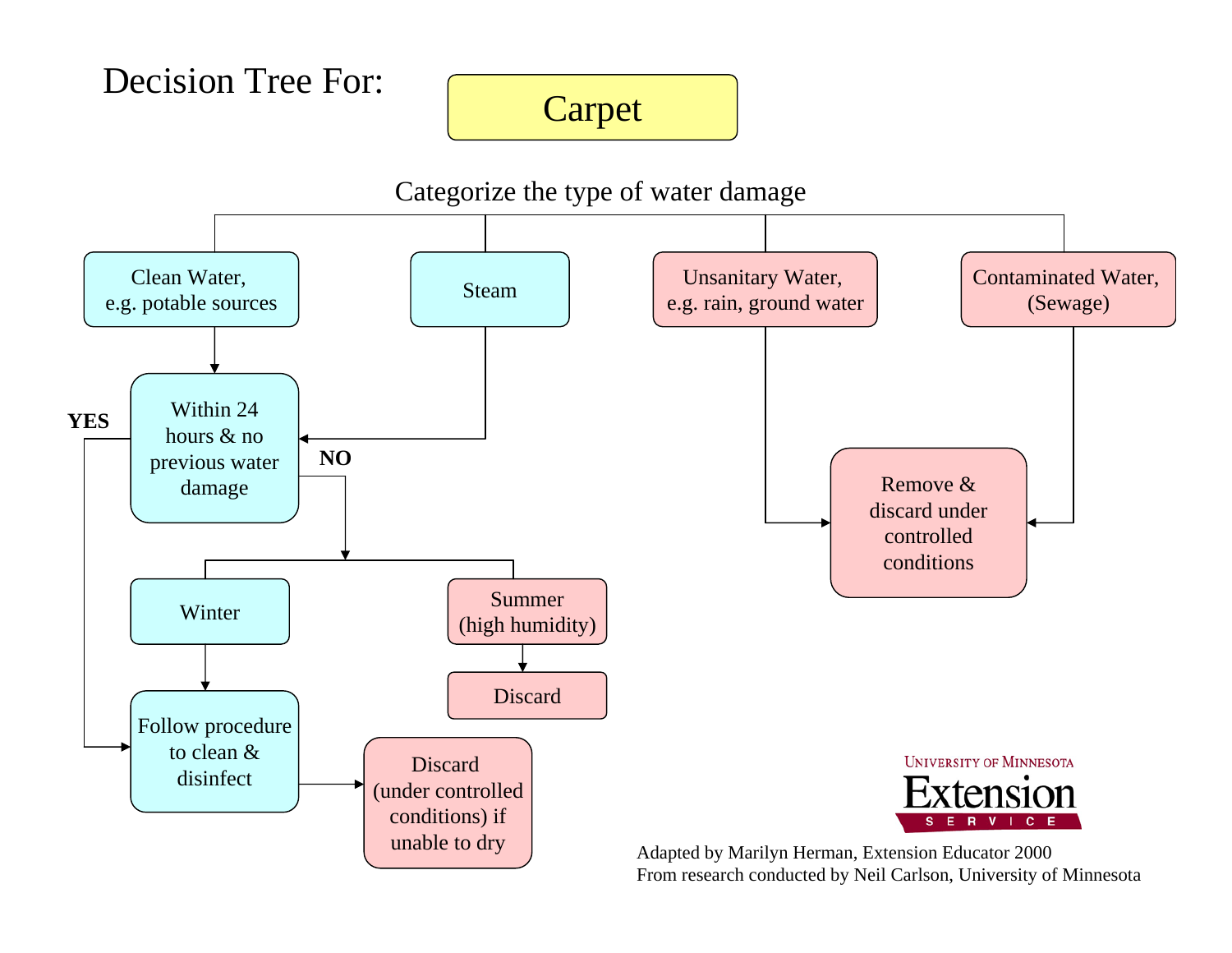Decision Tree for:

## Ceiling Tile

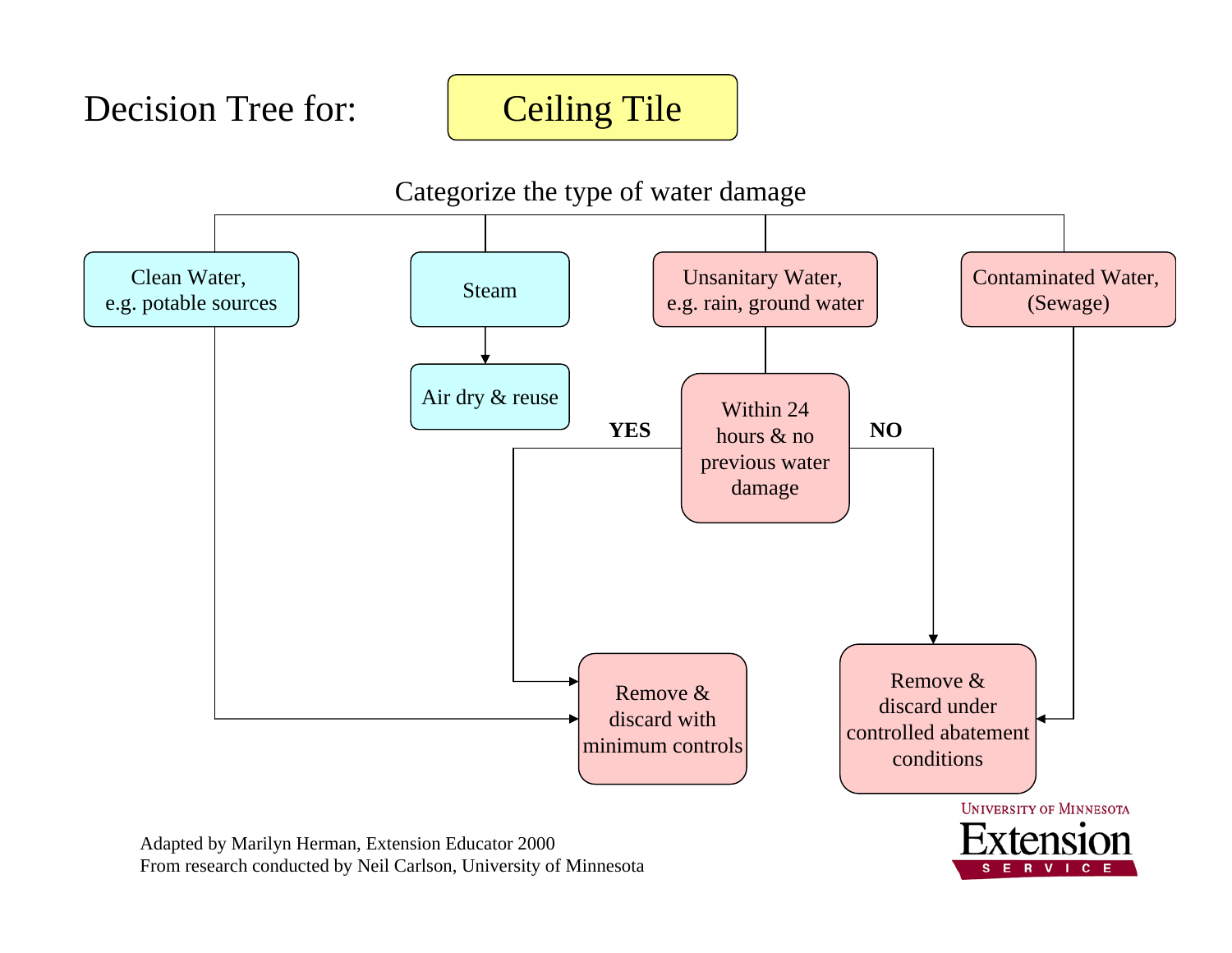



Adapted by Marilyn Herman, Extension Educator 2000 From research conducted by Neil Carlson, University of Minnesota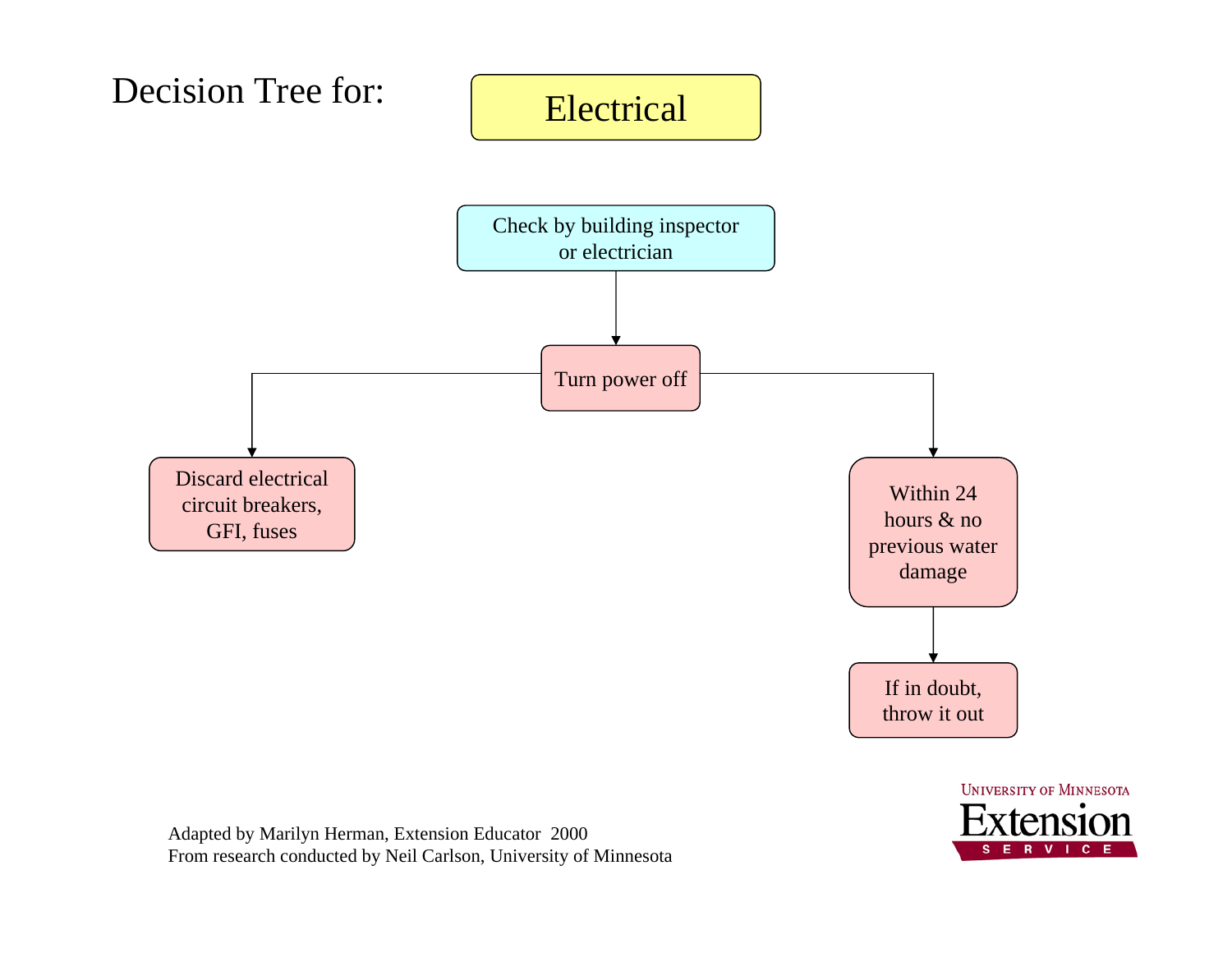Decision Tree for:

### Paper/Files

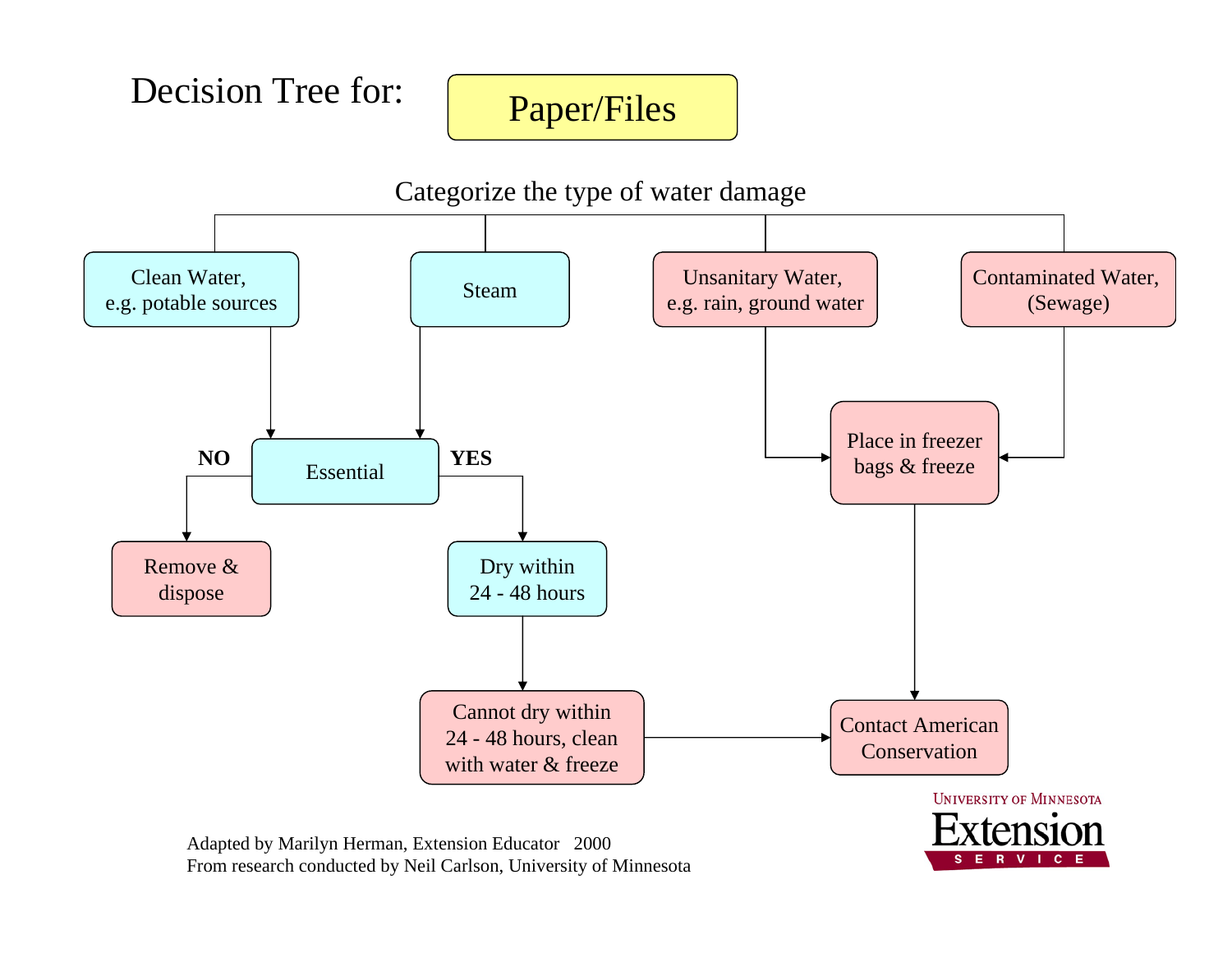### Furniture/Casework

Categorize the type of water damage



Adapted by Marilyn Herman, Extension Educator 2000 From research conducted by Neil Carlson, University of Minnesota